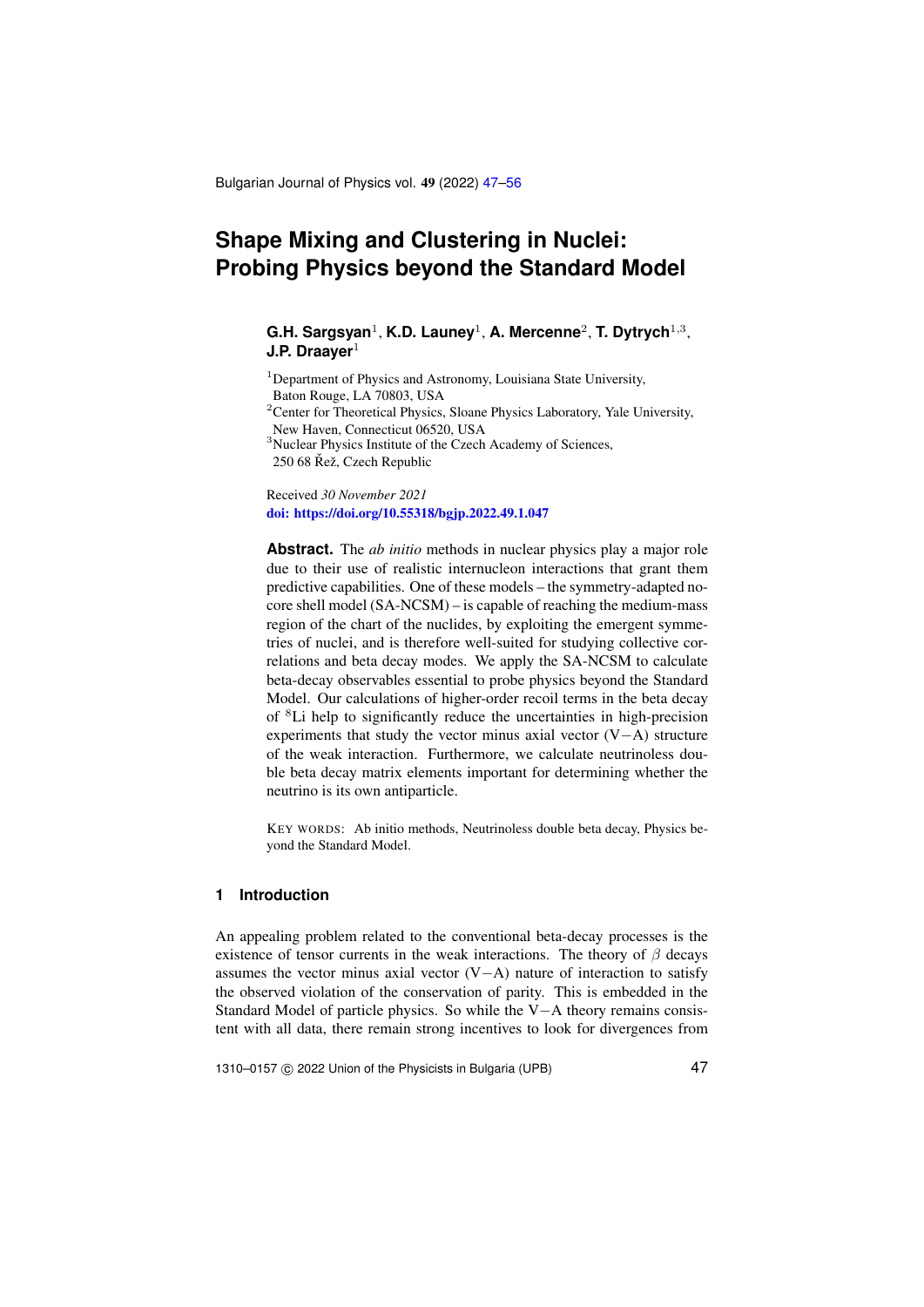V−A nature in  $\beta$  decays. In short, despite outstanding successes of the Standard Model, for many theoretical reasons, particularly those due to the number of undetermined parameters associated with the models used to describe the underpinning structure, the existence of new physics remains an expectation.

Various extensions to beyond the Standard Model (BSM) permit scalar, tensor and pseudoscalar interactions to arise [\[1\]](#page-7-1). Motivated by this, several experiments attempt to measure the possible effects of these interactions. In a recent experiment on <sup>8</sup>Li  $\beta$  decay [\[2\]](#page-7-2) at Argonne National Laboratory the upper limit on the tensor coupling constant was set to  $|C_T/C_A|^2 < 0.011$ , where  $C_T$  and  $C_A$  are the tensor and axial vector coupling constants. The results were consistent with a purely V−A interaction. However, one of the largest uncertainties in the experimental analysis comes from the recoil-order terms in the <sup>8</sup>Li  $\beta$  decay. These terms were previously experimentally deduced in Ref. [\[3\]](#page-7-3), albeit with large uncertainties. We provided more precise predictions of these recoil-order terms in Ref. [\[4\]](#page-7-4), hence improving the constraints on the tensor force in the weak interaction, by performing *ab initio* calculations using the symmetry-adapted no-core shell model (SA-NCSM) [\[5,](#page-7-5)[6\]](#page-7-6). In the current work we discuss additional results that were vital in determining the values of the beta decay recoil-order terms.

Another promising approach for studying physics beyond the Standard Model is neutrinoless double-beta decay  $(0\nu\beta\beta)$ . The discovery of this phenomenon and its further study could shed light on some of the most profound questions in nuclear physics, particle physics, astrophysics and cosmology. In particular, the observation of  $0\nu\beta\beta$  would provide direct evidence that the neutrinos are Majorana particles, as well as for a BSM process that violates lepton number conservation and constrains the neutrino mass scale [\[7\]](#page-7-7).

To offer deeper insight into the nuclear matrix elements of 0νββ, novel *ab initio* models are essential. Although often constrained to comparatively light nuclei by the exponential growth of the model space with the increasing number of nucleons, *ab initio* models are powerful tools for studying nuclear properties. Recent results from *ab initio* studies have indicated the need for further improvements [\[8\]](#page-7-8). Namely, while the coupled-cluster theory [\[9\]](#page-7-9) can provide a successful description of <sup>48</sup>Ca, calculating the  $0\nu\beta\beta$  rate to <sup>48</sup>Ti is extremely challenging; another *ab initio* model, the in-medium similarity renormalization group (IMSRG) [\[10\]](#page-7-10), uses highly renormalized interactions that might affect the final result. The SA-NCSM has been used to describe the structure of  $^{48}$ Ti [\[11\]](#page-7-11) and can be employed without the need for using effective operators and charges for calculations of the lightest  $0\nu\beta\beta$  candidate, <sup>48</sup>Ca.

#### **2** <sup>8</sup>**Li Beta Decay**

The recoil-order terms are usually omitted in  $\beta$ -decay considerations since they are of the order of  $q/m_N$  or higher, where q is the momentum transfer (typ-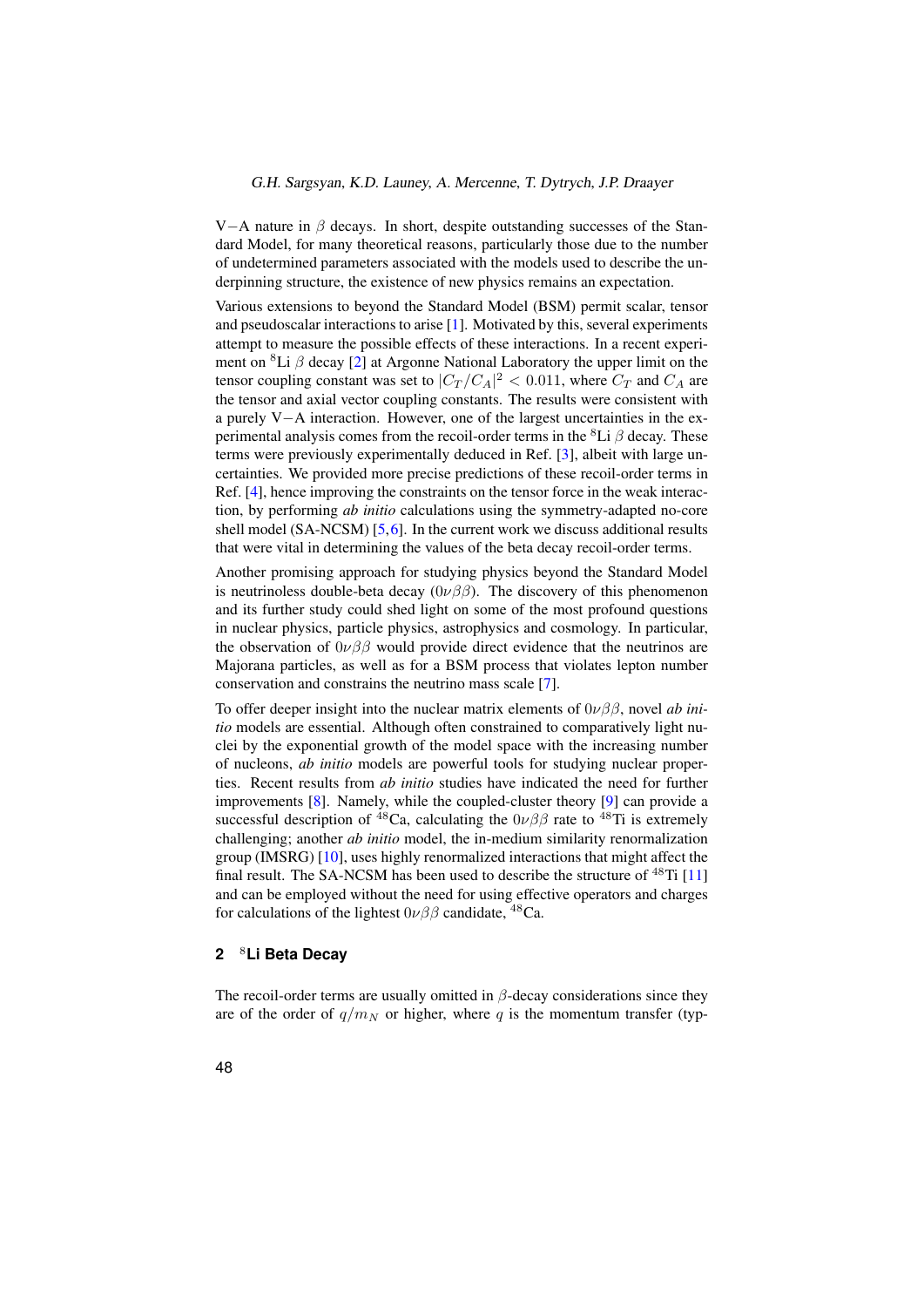ically several MeV/c) and  $m<sub>N</sub>$  is the nucleon mass. Hence, for most decays, the recoil effects contribute less than a percent compared to the dominant Fermi and Gamow-Teller (GT) terms. Yet, for the cases of precise allowed  $\beta$  spectra measurements, these terms must be included in the analysis. The  $\beta$  decay recoilorder terms have been derived using the impulse approximation in Ref. [\[12\]](#page-8-0). We consider the second forbidden axial vector ( $j_2$  and  $j_3$ ) terms, since they account for the recoil-order corrections and their comparatively large uncertainties in the measurements of weak interaction tensor currents due to the relatively large er-ror bars on them measured by Ref. [\[3\]](#page-7-3). In the impulse approximation the  $j_{2,3}$ terms along with the GT  $(c_0)$  are given as:

$$
c_0(q^2) = (-)^{(J'-J)} \frac{g_A(q^2)}{\sqrt{2J+1}} \langle J' | \sum_{i=1}^A \tau_i^{\pm} \sigma_i | J \rangle
$$
  
\n
$$
= (-)^{(J'-J)} \frac{g_A(q^2)}{\sqrt{2J+1}} M_{GT}, \qquad (1)
$$
  
\n
$$
j_K(q^2) = -(-)^{(J'-J)} \frac{2}{3} \frac{g_A(q^2)}{\sqrt{2J+1}} \frac{(Am_Nc^2)^2}{(\hbar c)^2}
$$
  
\n
$$
\times \langle J' | \sum_{i=1}^A \tau_i^{\pm} [Q_i \times \sigma_i]^K | J \rangle, \text{ with } K = 2, 3, \qquad (2)
$$

where  $m_N$  is the nucleon mass  $g_V(0) = 1$  and  $g_A(0) \approx 1.27$  are the vector and axial coupling constants,  $\vec{A}$  is the mass number and  $\vec{J}$  and  $\vec{J}'$  are the total angular momenta of the initial and final nuclei, respectively.  $M_{GT}$  is the conventional GT matrix element. The  $\tau_i/2$  and  $\sigma_i/2$  are the isospin and intrinsic spin operators, and  $Q_i = \sqrt{16\pi/5}r_i^2 Y_{2\mu}(\hat{r}_i)$ , is the quadrupole moment operator, of the  $i^{\text{th}}$  particle.

The recoil-order form factors are generally reported as ratios  $j_{2,3}/A^2c_0$ . Prediction of this ratio require calculations of  $c_0$  or the GT matrix element in the denominator. For the <sup>8</sup>Li ground state  $(2^+)$   $\beta$  decay there is only one final  $2^+$  state available in the currently accepted experimental energy spectrum of the  ${}^{8}$ Be. However, low-lying intruder  $2^+$  state has been proposed by Barker in Ref [\[13\]](#page-8-1) through R-matrix analysis of experimental data, which also would be available as a beta-decay final state. Our calculations also indicate the existence of such state, which has important implications for precision measurements of <sup>8</sup>Li and <sup>8</sup>B  $\beta$  decays. The calculated energy spectrum of <sup>8</sup>Be along with the  $j_2/A^2c_0$ and  $j_3/A^2c_0$  predictions can be found in Ref. [\[4\]](#page-7-4).

It is important to note that the inclusion of a low-lying  $2^+$  state in the R-matrix analysis of  $\beta$  decay data considerably changes the value of the GT matrix element. The extracted  $M<sub>GT</sub>$  according to Ref. [\[15\]](#page-8-2) shows that for a decay to the lowest  $2^+$  state in <sup>8</sup>Be decreases by almost 1.5 times when a low-lying  $2^+$ intruder state is added. Such an analysis was also done by Barker in Ref. [\[16\]](#page-8-3). The extracted GT matrix element from that work is in a closer agreement with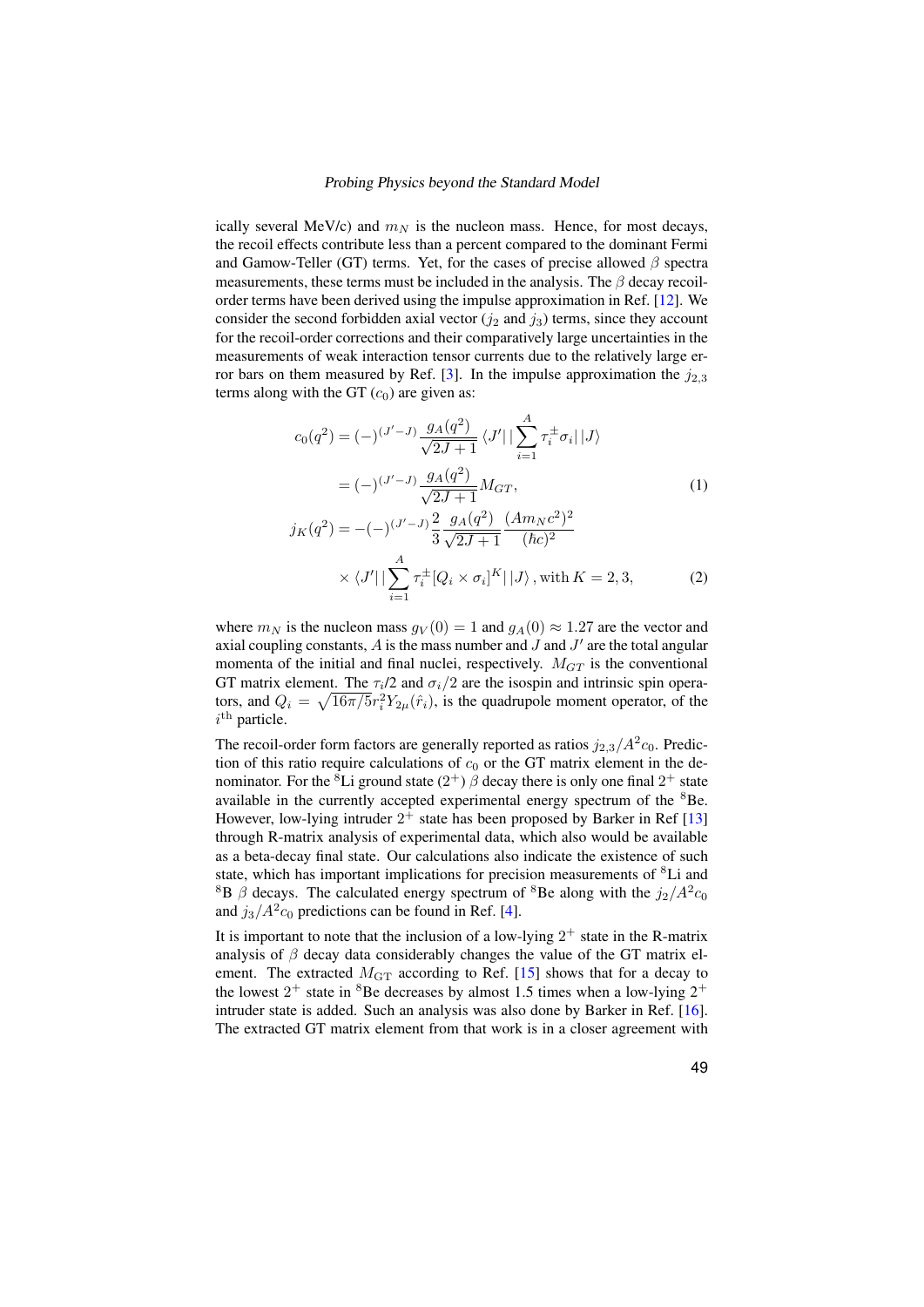

<span id="page-3-0"></span>Figure 1. SA-NCSM calculations of GT matrix element for <sup>8</sup>Li  $\beta$  decay to the <sup>8</sup>Be lowest  $2^+$  state for various model spaces, and  $\hbar\Omega$  =15, 20 and 25 MeV using NNLO<sub>opt</sub> [\[14\]](#page-8-4) interaction, and compared to the experimentally deduced values. The result from Warburton [\[15\]](#page-8-2) does not include a low-lying intruder state, while the value from Barker [\[16\]](#page-8-3) does. The gray band denoted by "Extrap." indicates extrapolated value from calculations with uncertainties.

the SA-NCSM  $M<sub>GT</sub>$  compared to the one where no intruder  $2^+$  state was included (see Figure [1\)](#page-3-0). Thus, our calculations provide a further support towards the existence of intruder states in the low-lying  ${}^{8}$ Be spectrum.

The energies from Barker's R-matrix fits for the intruder  $0^+$  and  $2^+$  states are  $\sim 6$  MeV and 9 MeV, respectively, with  $\alpha$  widths > 7 MeV since the energy available for an  $\alpha$  particle decay is large. These excitation energies agree with the SA-NCSM extrapolated results given the error bars [\[4\]](#page-7-4), as well as with the predicted widths. In addition, a recent experimental study has found a tentative evidence for a broad  $0^+$  state at 12 MeV, prompting a need for further measure-ments [\[17\]](#page-8-5). Various earlier *ab initio* studies have seen intruder  $0^+$  and  $2^+$  states as well [\[18–](#page-8-6)[20\]](#page-8-7). In particular, the extrapolations in the earlier study in Ref. [\[18\]](#page-8-6) predicted the intruder  $0^+$  state to be at 12 MeV with an uncertainty of almost 5 MeV. It also predicted the corresponding  $2^+$  and  $4^+$  states from the same rotational band. Moreover, in the recent calculations with the Daejon16  $NN$ interaction in Ref. [\[20\]](#page-8-7) the energy of the intruder  $0^+$  is shown to drop to 11.71 MeV in the largest model space with  $\hbar\Omega$  =15 MeV. The study also calculated the widths of the  $0^+$  and  $2^+$  states to be 8.86 MeV and 3.57 MeV, respectively, using NCSM combined with the resonating group method (RGM).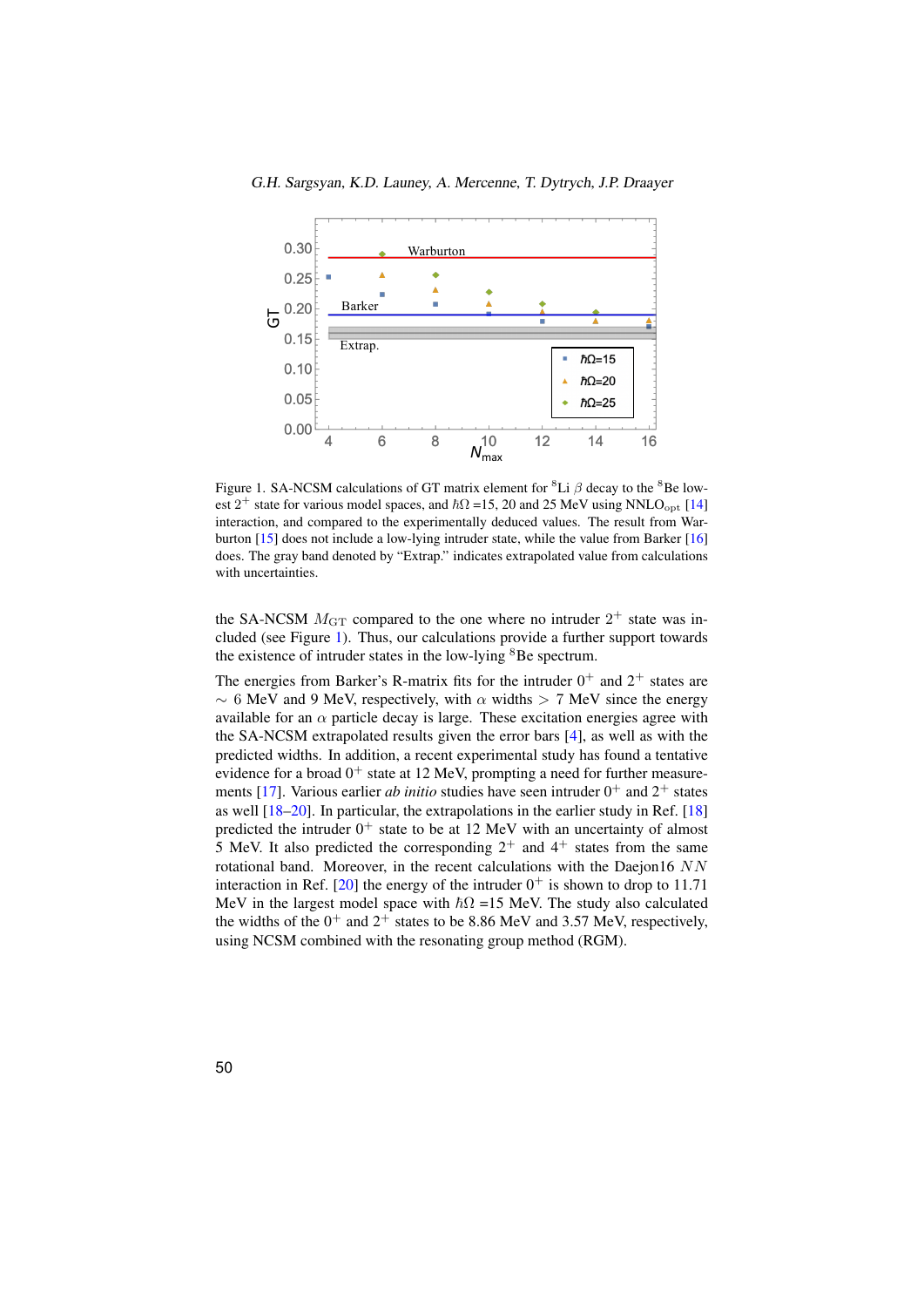#### **3 Neutrinoless Double Beta Decay in Light Nuclei**

Double-beta decay is the process in which two electrons or two positrons are emitted from a nucleus. Such processes occur when the energy of a nucleus with odd protons and odd neutrons is higher than the energies of both of its neighboring even-even nuclei (*e.g.*, see red arrow in Figure [2\)](#page-4-0). Since protonneutron pairing correlations can explain this even-odd energy difference, it has been suggested that proton-neutron pairs play important role in calculating the double-beta decay rate. Double-beta decays are products of second-order perturbation induced by weak interaction and, therefore, have much smaller rates of occurrence or much longer half-lives ( $T_{1/2} > 10^{20}$  years) than single  $\beta$  decays.



<span id="page-4-0"></span>Figure 2. The experimental ground state energies of  $A = 48$  nuclei (isobaric chain). The green arrows represent single  $\beta$  decay, and the red arrow displays the double-beta decay.

Double-beta decays with emission of two neutrinos (antineutrinos) have been detected for a number of nuclei. Nevertheless, one of the profound questions in modern physics is whether the double-beta decay can take place without emitting neutrinos. If neutrinos are Majorana particles (meaning there is no distinction between neutrino and antineutrino) and have a non-zero mass, then the neutrinoless double-beta decay can be imagined as absorption of the neutrino from the first  $\beta$ -decay in the intermediate state which induces the ejection of the second charged lepton.

As mentioned above, the process of neutrinoless double-beta decay is of great importance in the searches of BSM physics. Various collaborations around the world are performing experiments towards measuring the rate of this process in a number of nuclei. In order to provide guidance for the state-of-the-art experiments, theoretical calculations prove to be crucial.

The calculations of  $0\nu\beta\beta$  nuclear matrix element,  $M_{0\nu}$ , are extremely challenging since there is no experimental data that can be used to validate the results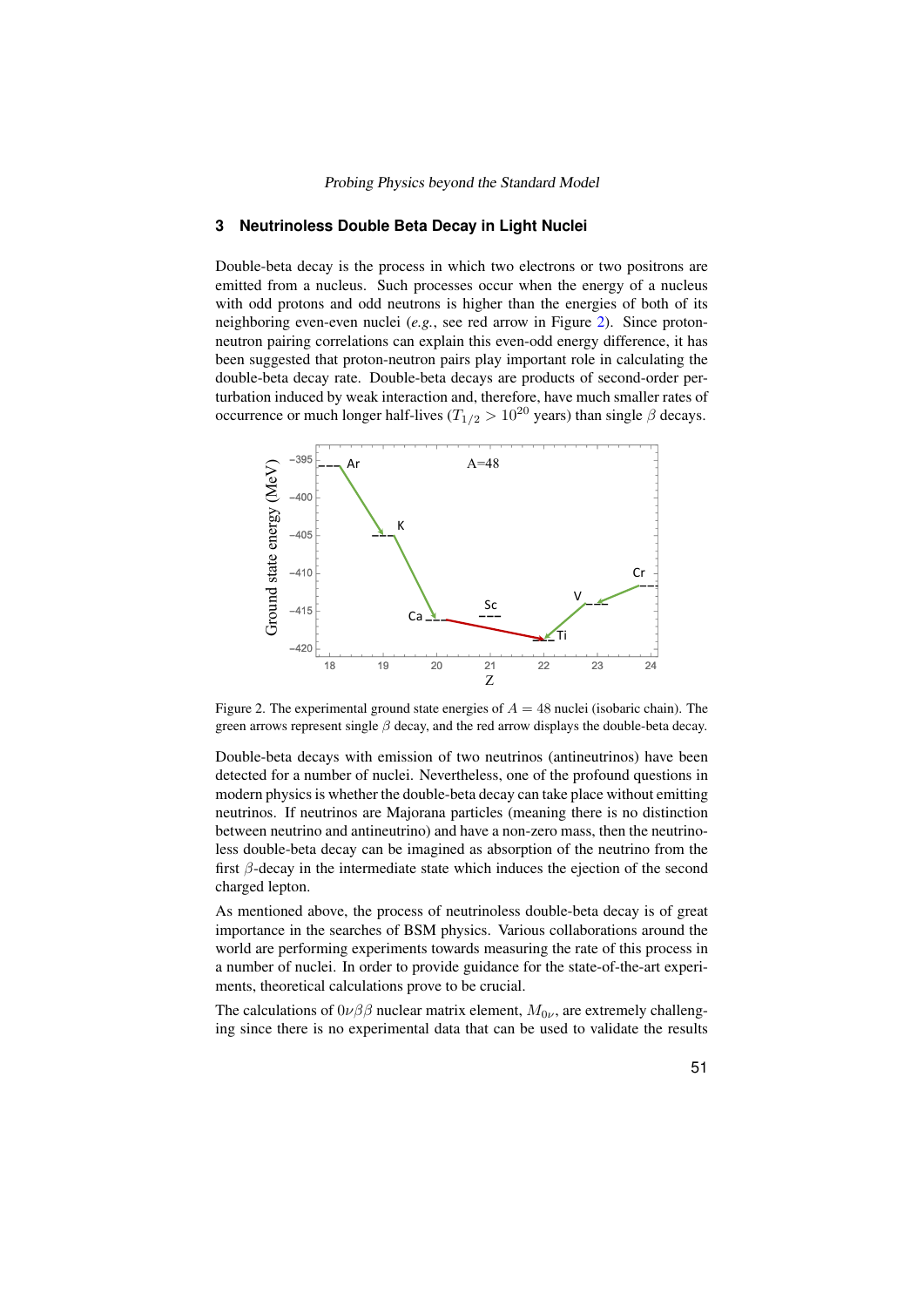from various models. To compare different *ab initio* methods, benchmark calculations of  $0\nu\beta\beta$  for decays that are energetically forbidden or happen in competition with single  $\beta$  decay have been performed for a number of light nuclei. In Refs.  $[21, 22]$  $[21, 22]$  $[21, 22]$ , the nuclear matrix elements for <sup>6,8,10</sup>He and <sup>10,12</sup>Be were calculated with a quantum Monte Carlo (QMC) approach based on the AV18 interaction. Later, the same calculations were carried out with the local Norfolk chiral interaction for <sup>6</sup>He and <sup>12</sup>Be [\[23\]](#page-8-10). In Ref. [\[24\]](#page-8-11) the NCSM calculations of <sup>6</sup>He  $M_{0\nu}$  were benchmarked against the results from the multireference in-medium similarity renormalization group (MR-IMSRG) with a softened chiral interaction. Moreover, the  $M_{0\nu}$  of <sup>6,8,10</sup>He, <sup>14</sup>C and <sup>22</sup>O were calculated with the NCSM and coupled-cluster theory in Ref. [\[9\]](#page-7-9). For most of these nuclei along with  $10Be$ , Ref. [\[25\]](#page-8-12) calculated nuclear matrix elements with the importancetruncated (IT) NCSM [\[26\]](#page-8-13) and two variants of IMSRG – the valence-shell (VS) IMSRG [\[27\]](#page-8-14) and the in-medium generator coordinate method (IM-GCM) [\[28\]](#page-8-15).

To benchmark the SA-NCSM results of  $0\nu\beta\beta$  against other methods, we perform calculations of  $M_{0\nu}$  for the light <sup>6</sup>He  $\rightarrow$ <sup>6</sup>Be and intermediate-mass <sup>22</sup>O  $\rightarrow$ <sup>22</sup>Ne ground-state-to-ground-state decays. For both of these systems we use the  $NNLO<sub>opt</sub>$  interaction, which was not renormalized, as compared to the SRG evolved N3LO-EM interaction used in Refs. [\[9,](#page-7-9)[24,](#page-8-11)[25\]](#page-8-12). In the case of the  $A = 6$ system, the calculations are done up to  $N_{\text{max}} = 8$  model space with  $\hbar\Omega = 20$ MeV. This value of  $\hbar\Omega$  parameter was shown to be optimal for the convergence of energies in Ref. [\[29\]](#page-8-16) for  $A = 6$  systems and was used in NCSM calculations of Ref. [\[24\]](#page-8-11) against which we benchmark our calculations. The results show that the GT matrix element is about four times larger than the Fermi contribution, whereas the tensor contribution is approximately two orders of magnitude smaller and of opposite sign (Figure [3\)](#page-5-0). Moreover, it is important to note that these matrix elements show a fast convergence as the model space increases. We use the three-parameter exponential formula of Ref. [\[29\]](#page-8-16) to extrapolate the total



<span id="page-5-0"></span>Figure 3. (a) Fermi (F), Gamow-Teller (GT) and Tensor (T) components and (b) total neutrinoless double-beta decay nuclear matrix element for the  ${}^{6}$ He  $\rightarrow {}^{6}$ Be decay. The discrete points represent results of many-body calculations while lines represent fits. The gray band indicates the extrapolation uncertainty. Calculations are done using  $NNLO<sub>opt</sub>$  interaction with  $\hbar\Omega$  =20 MeV HO parameter.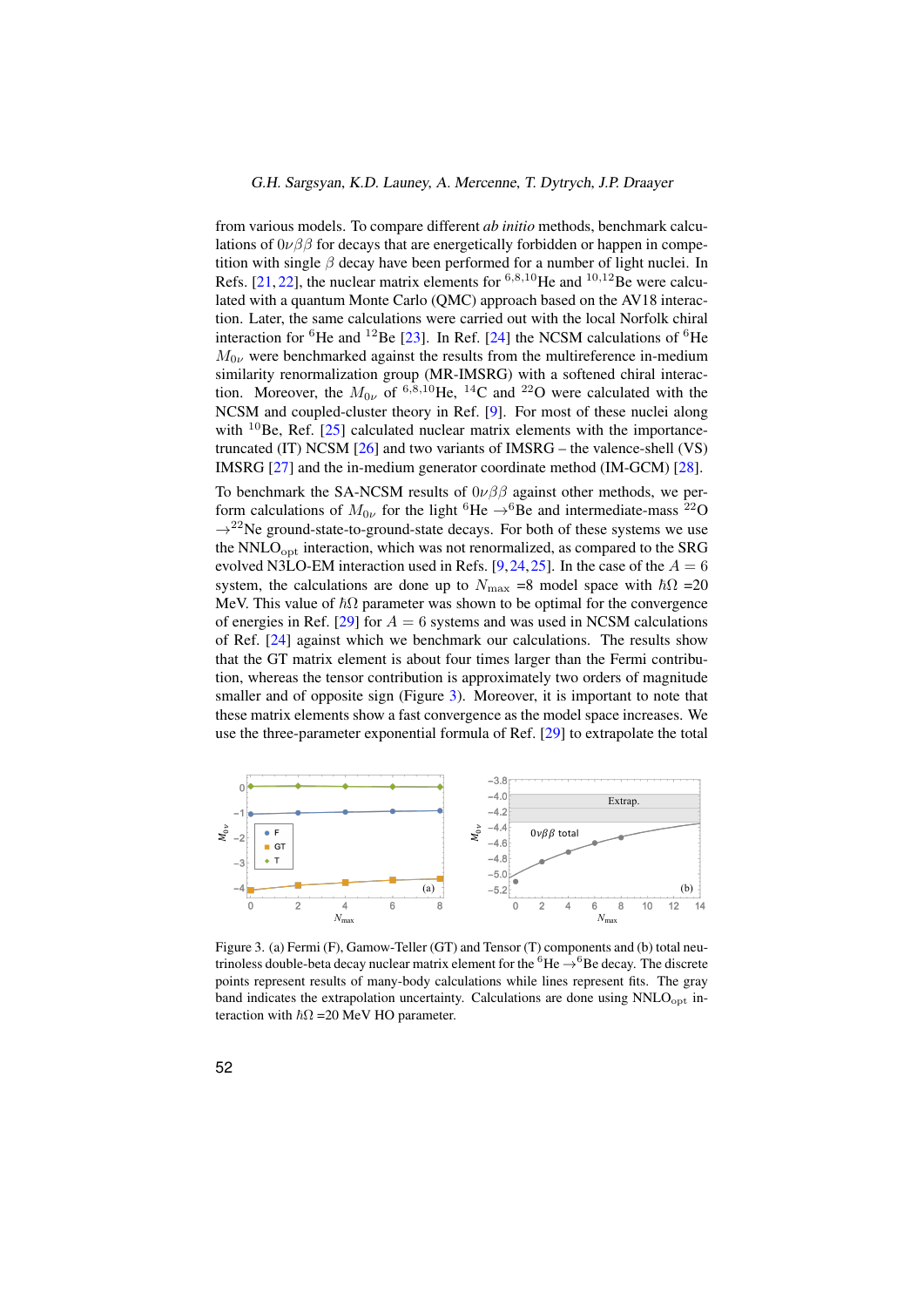

<span id="page-6-0"></span>Figure 4. Fermi (F), Gamow-Teller (GT) and Tensor (T) components and the total neutrinoless double-beta decay nuclear matrix element for the  $^{22}O \rightarrow ^{22}Ne$  decay between the ground states. Calculations are done using NNLO<sub>opt</sub> interaction with  $\hbar\Omega$  =15 MeV HO parameter.

 $M_{0\nu}$ , which yields  $M_{0\nu} = -4.16 \pm 0.18$ . The results are in agreement with predictions from Refs. [\[9,](#page-7-9) [24,](#page-8-11) [25\]](#page-8-12).

Both of the nuclei invlolved in the <sup>22</sup>O $\rightarrow$ <sup>22</sup>Ne decay have enhanced collectivities as indicated by their large  $B(E2)$  values [\[30\]](#page-8-17), which has been a challenge to reproduce for *ab initio* models. The SA-NCSM is able to provide an accurate description of collective correlations in this mass region as shown in Ref. [\[31\]](#page-9-0). Our calculations for the <sup>22</sup>O→<sup>22</sup>Ne decay performed with  $\hbar\Omega$  =15 MeV show an increase of the nuclear matrix element with  $N_{\text{max}}$  (Figure [4\)](#page-6-0). This value of  $\hbar\Omega$  was shown to be optimal for this mass region in Refs [\[31\]](#page-9-0) and [\[32\]](#page-9-1). We note that in the IT-NCSM results from Ref. [\[25\]](#page-8-12) all components of the nuclear matrix element stay practically the same as the model space increases.

# **4 Conclusions**

In this work we calculated electromagnetic and weak transitions in nuclei from first principles. The results are valuable for helping probe physics beyond the Standard Model. The *ab initio* SA-NCSM was used to determine the size of the recoil-order form factors in the  $\beta$  decay of <sup>8</sup>Li. It showed that states of the  $\alpha + \alpha$  system not included in the evaluated <sup>8</sup>Be energy spectrum have an important effect on all recoil-order terms, and can explain the  $M<sub>GT</sub>$  discrepancy between the two experimental values in the  $A = 8$  system. In addition, we applied the symmetry-adapted basis to calculate <sup>6</sup>He  $\rightarrow$ <sup>6</sup>Be and <sup>22</sup>O  $\rightarrow$ <sup>22</sup>Ne neutrinoless double beta decay matrix elements. The results validate our method allowing us to perform further calculation on  $48$ Ca that is the lightest candidate of neutrinoless double beta decay used in experiments.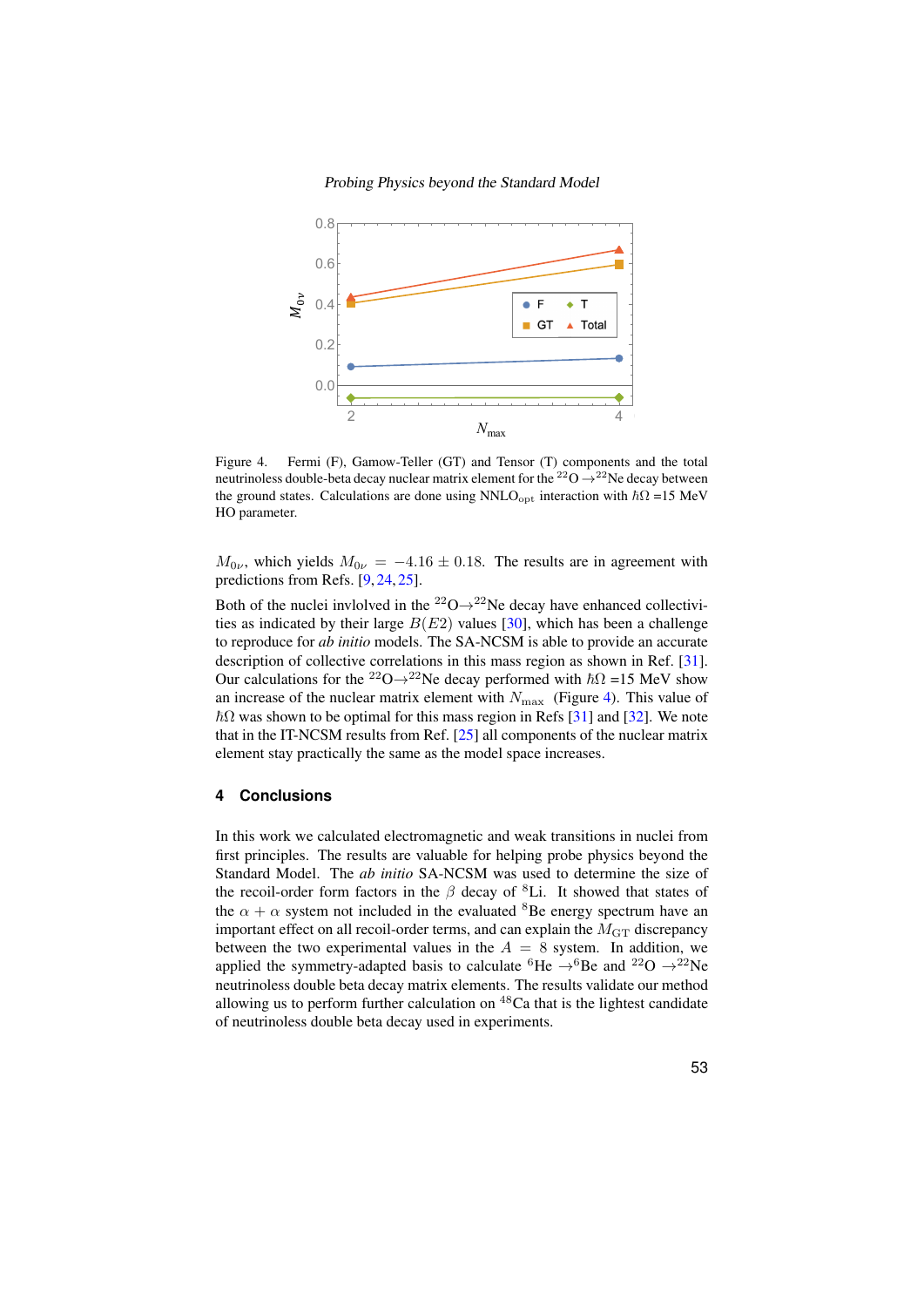G.H. Sargsyan, K.D. Launey, A. Mercenne, T. Dytrych, J.P. Draayer

#### Acknowledgements

We thank Saori Pastore and Garret King for useful discussions, as well as Jonathan Engel for providing the neutrinoless double beta decay matrix elements in the shell model basis. This work was supported in part by the U.S. National Science Foundation (PHY-1913728), U.S. Department of Energy (SC0019521) and SURA. It benefited from high performance computational resources provided by LSU (www.hpc.lsu.edu), the National Energy Research Scientific Computing Center (NERSC), a U.S. Department of Energy Office of Science User Facility operated under Contract No. DE-AC02-05CH11231, as well as the Frontera computing project at the Texas Advanced Computing Center, made possible by National Science Foundation award OAC-1818253.

#### <span id="page-7-0"></span>**References**

- <span id="page-7-1"></span>[1] P. Herczeg (2001) Beta decay beyond the standard model. *Prog. Part. Nucl. Phys.* 46(2) 413–457.
- <span id="page-7-2"></span>[2] M.G. Sternberg, R. Segel, N.D. Scielzo, G. Savard, J.A. Clark, P.F. Bertone, F. Buchinger, M. Burkey, S. Caldwell, A. Chaudhuri, et al. (2015) Limit on tensor currents from <sup>8</sup>Li  $\beta$  decay. *Phys. Rev. Lett.* **115** 182501.
- <span id="page-7-3"></span>[3] T. Sumikama, K. Matsuta, T. Nagatomo, M. Ogura, T. Iwakoshi, Y. Nakashima, H. Fujiwara, M. Fukuda, M. Mihara, K. Minamisono, et al. (2011) Test of the conserved vector current hypothesis by a  $\beta$ -ray angular distribution measurement in the mass-8 system. *Physical Review C* 83 065501.
- <span id="page-7-4"></span>[4] G.H. Sargsyan, K.D. Launey, M.T. Burkey, A.T. Gallant, N.D. Scielzo, G. Savard, A. Mercenne, T. Dytrych, D. Langr, L. Varriano, et al. (2021) Impact of clustering on the <sup>8</sup>Li  $\beta$  decay and recoil form factors. *[arXiv preprint arXiv:2107.10389](https://arxiv.org/abs/2107.10389)*, submitted to Phys. Rev. Lett.
- <span id="page-7-5"></span>[5] K.D. Launey, T. Dytrych, J.P. Draayer (2016) Symmetry-guided large-scale shellmodel theory. *Prog. Part. Nucl. Phys.* 89 101 (review).
- <span id="page-7-6"></span>[6] T. Dytrych, K.D. Launey, J.P. Draayer, D.J. Rowe, J.L. Wood, G. Rosensteel, C. Bahri, D. Langr, R.B. Baker (2020) Physics of nuclei: Key role of an emergent symmetry. *Phys. Rev. Lett.* 124 042501.
- <span id="page-7-7"></span>[7] J. Engel, J. Menendez (2017) Status and future of nuclear matrix elements for neutrinoless double-beta decay: a review. *Rep. Prog. Phys.* 80(4) 046301.
- <span id="page-7-8"></span>[8] Jonathan Engel (2017) Private communication.
- <span id="page-7-9"></span>[9] S. Novario, P. Gysbers, J. Engel, G. Hagen, G.R. Jansen, T.D. Morris, P. Navratil, T. Papenbrock, S. Quaglioni (2021) Coupled-cluster calculations of neutrinoless double-β decay in <sup>48</sup>Ca. *Phys. Rev. Lett.* 126 182502. DOI: [10.1103/PhysRevLett.126.182502.](https://doi.org/10.1103/PhysRevLett.126.182502)
- <span id="page-7-10"></span>[10] J.M. Yao, B. Bally, J. Engel, R. Wirth, T.R. Rodriguez, H. Hergert (2020) Ab Initio Treatment of Collective Correlations and the Neutrinoless Double Beta Decay of <sup>48</sup>Ca. *Phys. Rev. Lett.* 124 232501. DOI: [10.1103/PhysRevLett.124.232501.](https://doi.org/10.1103/PhysRevLett.124.232501)
- <span id="page-7-11"></span>[11] K.D. Launey, A. Mercenne, T. Dytrych (2021) Nuclear Dynamics and Reactions in the Ab Initio Symmetry-Adapted Framework. *Annu. Rev. Nucl. Part. Sci.* 71 253- 277.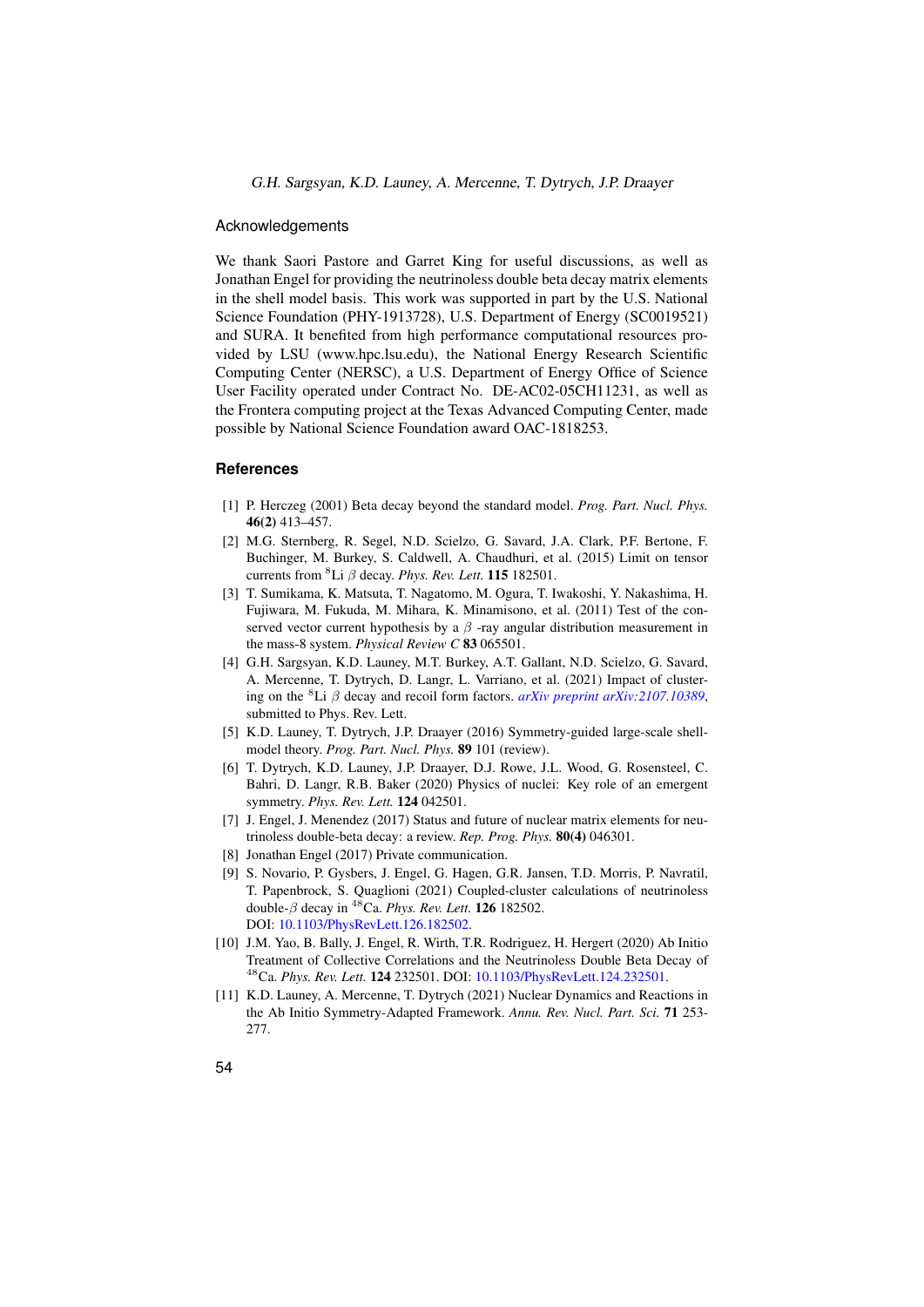- <span id="page-8-0"></span>[12] B.R. Holstein (1974) Recoil effects in allowed beta decay: The elementary particle approach.*Rev. Mod. Phys.* 46 789–814.
- <span id="page-8-1"></span>[13] F.C. Barker. (1969)  $2^+$  states of <sup>8</sup>Be. *Aust. J. Phys.* **22** 293-316.
- <span id="page-8-4"></span>[14] A. Ekström, G. Baardsen, C. Forssén, G. Hagen, M. Hjorth-Jensen, G.R. Jansen, R. Machleidt, W. Nazarewicz, et al. (2013) An optimized chiral nucleon-nucleon interaction at next-to-next-to-leading order. *Phys. Rev. Lett.* 110 192502.
- <span id="page-8-2"></span>[15] E.K. Warburton (1986) R-matrix analysis of the  $\beta^{\pm}$ -delayed alpha spectra from the decay of <sup>8</sup>Li and <sup>8</sup>B *Phys. Rev. C* 33 303–313.
- <span id="page-8-3"></span>[16] F.C. Barker (1989) Delayed alpha spectra from the beta decay of <sup>8</sup>Li and <sup>8</sup>B. *Aust. J. Phys.* 42(1) 25–40.
- <span id="page-8-5"></span>[17] M. Munch, O.S. Kirsebom, J.A. Swartz, K. Riisager, H.O.U. Fynbo (2018) Measurement of the full excitation spectrum of the  ${}^{7}\text{Li}(p, \gamma) \alpha \alpha$  reaction at 441 keV. *Phys. Lett. B* 782 779–784.
- <span id="page-8-6"></span>[18] E. Caurier, P. Navratil, W.E. Ormand, J.P. Vary (2001) Intruder states in <sup>8</sup>Be. *Phys. Rev. C* 64 051301.
- [19] P. Maris (2013) Ab initio calculations for Be-isotopes with JISP16. *J. Phys.: Conference Series* 445 012035.
- <span id="page-8-7"></span>[20] D.M. Rodkin, Yu.M. Tchuvil'sky (2020) Description of alpha-clustering of <sup>8</sup>Be nucleus states in high-precision theoretical approach. *Chin. Phys. C* 44 124105.
- <span id="page-8-8"></span>[21] S. Pastore, J. Carlson, V. Cirigliano, W. Dekens, E. Mereghetti, R.B. Wiringa (2018) Neutrinoless double-β decay matrix elements in light nuclei. *Phys. Rev. C* 97 014606.
- <span id="page-8-9"></span>[22] X.B. Wang, A.C. Hayes, J. Carlson, G.X. Dong, E. Mereghetti, S. Pastore, R.B. Wiringa (2019) Comparison between variational Monte Carlo and shell model calculations of neutrinoless double beta decay matrix elements in light nuclei. *Phys. Lett. B* 798 134974.
- <span id="page-8-10"></span>[23] V. Cirigliano, W. Dekens, J. de Vries, M.L. Graesser, E. Mereghetti, S. Pastore, M. Piarulli, U. van Kolck, R.B. Wiringa (2019) Renormalized approach to neutrinoless double-β decay. *Phys. Rev. C*, 100 055504.
- <span id="page-8-11"></span>[24] R.A.M. Basili, J.M. Yao, J. Engel, H. Hergert, M. Lockner, P. Maris, J.P. Vary (2020) Benchmark neutrinoless double- $\beta$  decay matrix elements in a light nucleus. *Phys. Rev. C* 102 014302.
- <span id="page-8-12"></span>[25] J.M. Yao, A. Belley, R. Wirth, T. Miyagi, C.G. Payne, S.R. Stroberg, H. Hergert, J.D. Holt (2021) Ab initio benchmarks of neutrinoless double- $\beta$  decay in light nuclei with a chiral hamiltonian. *Phys. Rev. C* 103 014315.
- <span id="page-8-13"></span>[26] R. Roth (2009) Importance truncation for large-scale configuration interaction approaches. *Phys. Rev. C* 79 064324.
- <span id="page-8-14"></span>[27] S.R. Stroberg, H. Hergert, J.D. Holt, S.K. Bogner, A. Schwenk (2016) Ground and excited states of doubly open-shell nuclei from ab initio valence-space hamiltonians. *Phys. Rev. C* 93 051301.
- <span id="page-8-15"></span>[28] J.M. Yao, B. Bally, J. Engel, R. Wirth, T.R. Rodríguez, H. Hergert (2020) Ab Initio Treatment of Collective Correlations and the Neutrinoless Double Beta Decay of <sup>48</sup>Ca. *Phys. Rev. Lett.* 124 232501.
- <span id="page-8-16"></span>[29] P. Maris, J.P. Vary, A.M. Shirokov (2009) Ab initio no-core full configuration calculations of light nuclei. *Phys. Rev. C* 79 014308.
- <span id="page-8-17"></span>[30] M. Shamsuzzoha Basunia (2015) Nuclear data sheets for A = 22. *Nuclear Data Sheets* 127 69-190.